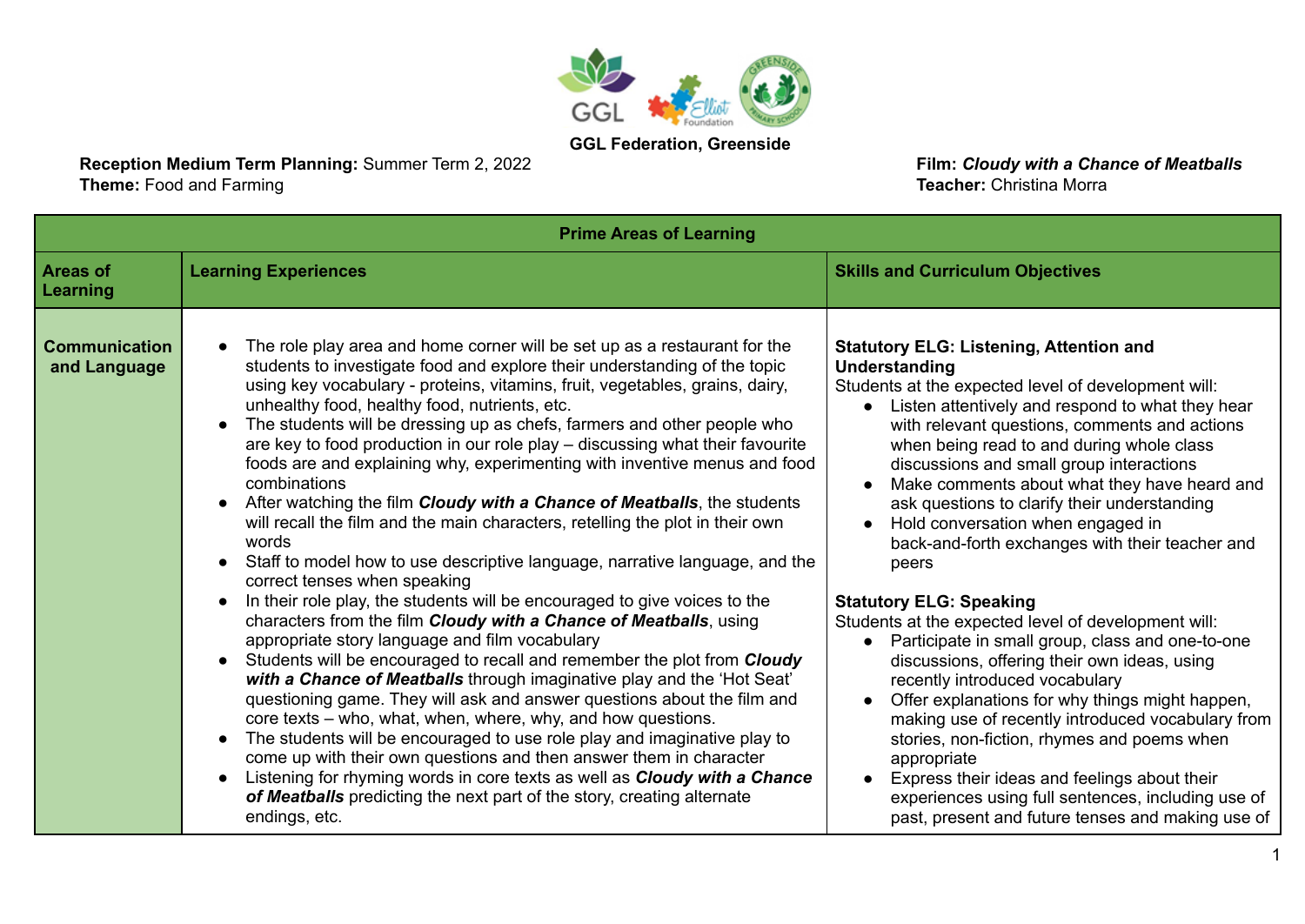| Talking about the journey our food takes from 'farm to fork' using the Adobe<br>Voice app<br>Learning new vocabulary related to Cloudy with a Chance of Meatballs,<br>food and farming - agriculture, harvest, crops, erosion (of soil), fertiliser,<br>genetically modified foods, grains, livestock, pastures, ploughs, etc.<br>learning the names of different food groups: fruit, vegetables, proteins,<br>grains, dairy, etc.<br>Learning new vocabulary related to film when analysing Cloudy with a<br><b>Chance of Meatballs</b> - sound, special effects, animation, scene, frame,<br>characters, setting, plot, mood, camera angles, etc.<br>Reinforcing initial sounds, dominant sounds, and final sounds within new<br>topic words<br>Using mathematical language – big, small, more, less, fewer, add, subtract,<br>$\bullet$<br>takeaway, equals, heavy, light, balanced, tall, short, half, double, first,<br>second, third, etc.<br>Using positional language – next to, beside, in front of, behind, above,<br>under, in between, on top, inside, etc.<br>Students to use story sequencing language to describe the film Cloudy<br>$\bullet$<br>with a Chance of Meatballs and the different core texts: first, then, next,<br>after that, finally<br>Constant modelling of the correct past, present, and future tenses as well<br>as correct use of irregular verbs (i.e. run/ran, buy/bought, give/gave,<br>grow/grew)<br>Talking about the need to care for and look after our environment, and soil<br>$\bullet$<br>the students can suggest how to do this (ie: compost, recycle, plant flowers,<br>fruits and vegetables, etc.)<br>Asking the students to recall recent experiences – i.e. how they may have<br>$\bullet$<br>celebrated the Queen's Jubilee or how they spent their half-term holidays<br>Using comparative language when discussing topic related stories and the<br>film Cloudy with a Chance of Meatballs - they are the same because<br>they are different because or these foods are healthy because they are<br>unhealthy because<br>Using explanation language – i.e. "I feel satisfied when"<br>$\bullet$<br>The students will explore topic specific vocabulary associated with food and<br>geography each week in the home corner and in their writing when<br>interacting with each other in the restaurant<br>In their role play, the students will be encouraged to describe the journey of<br>different food items and describe the flavours using appropriate story<br>language, descriptive words, and film vocabulary from Cloudy with a<br><b>Chance of Meatballs</b> | conjunctions, with modelling and support from<br>their teacher |
|---------------------------------------------------------------------------------------------------------------------------------------------------------------------------------------------------------------------------------------------------------------------------------------------------------------------------------------------------------------------------------------------------------------------------------------------------------------------------------------------------------------------------------------------------------------------------------------------------------------------------------------------------------------------------------------------------------------------------------------------------------------------------------------------------------------------------------------------------------------------------------------------------------------------------------------------------------------------------------------------------------------------------------------------------------------------------------------------------------------------------------------------------------------------------------------------------------------------------------------------------------------------------------------------------------------------------------------------------------------------------------------------------------------------------------------------------------------------------------------------------------------------------------------------------------------------------------------------------------------------------------------------------------------------------------------------------------------------------------------------------------------------------------------------------------------------------------------------------------------------------------------------------------------------------------------------------------------------------------------------------------------------------------------------------------------------------------------------------------------------------------------------------------------------------------------------------------------------------------------------------------------------------------------------------------------------------------------------------------------------------------------------------------------------------------------------------------------------------------------------------------------------------------------------------------------------------------------------------------------------------------|----------------------------------------------------------------|
|---------------------------------------------------------------------------------------------------------------------------------------------------------------------------------------------------------------------------------------------------------------------------------------------------------------------------------------------------------------------------------------------------------------------------------------------------------------------------------------------------------------------------------------------------------------------------------------------------------------------------------------------------------------------------------------------------------------------------------------------------------------------------------------------------------------------------------------------------------------------------------------------------------------------------------------------------------------------------------------------------------------------------------------------------------------------------------------------------------------------------------------------------------------------------------------------------------------------------------------------------------------------------------------------------------------------------------------------------------------------------------------------------------------------------------------------------------------------------------------------------------------------------------------------------------------------------------------------------------------------------------------------------------------------------------------------------------------------------------------------------------------------------------------------------------------------------------------------------------------------------------------------------------------------------------------------------------------------------------------------------------------------------------------------------------------------------------------------------------------------------------------------------------------------------------------------------------------------------------------------------------------------------------------------------------------------------------------------------------------------------------------------------------------------------------------------------------------------------------------------------------------------------------------------------------------------------------------------------------------------------------|----------------------------------------------------------------|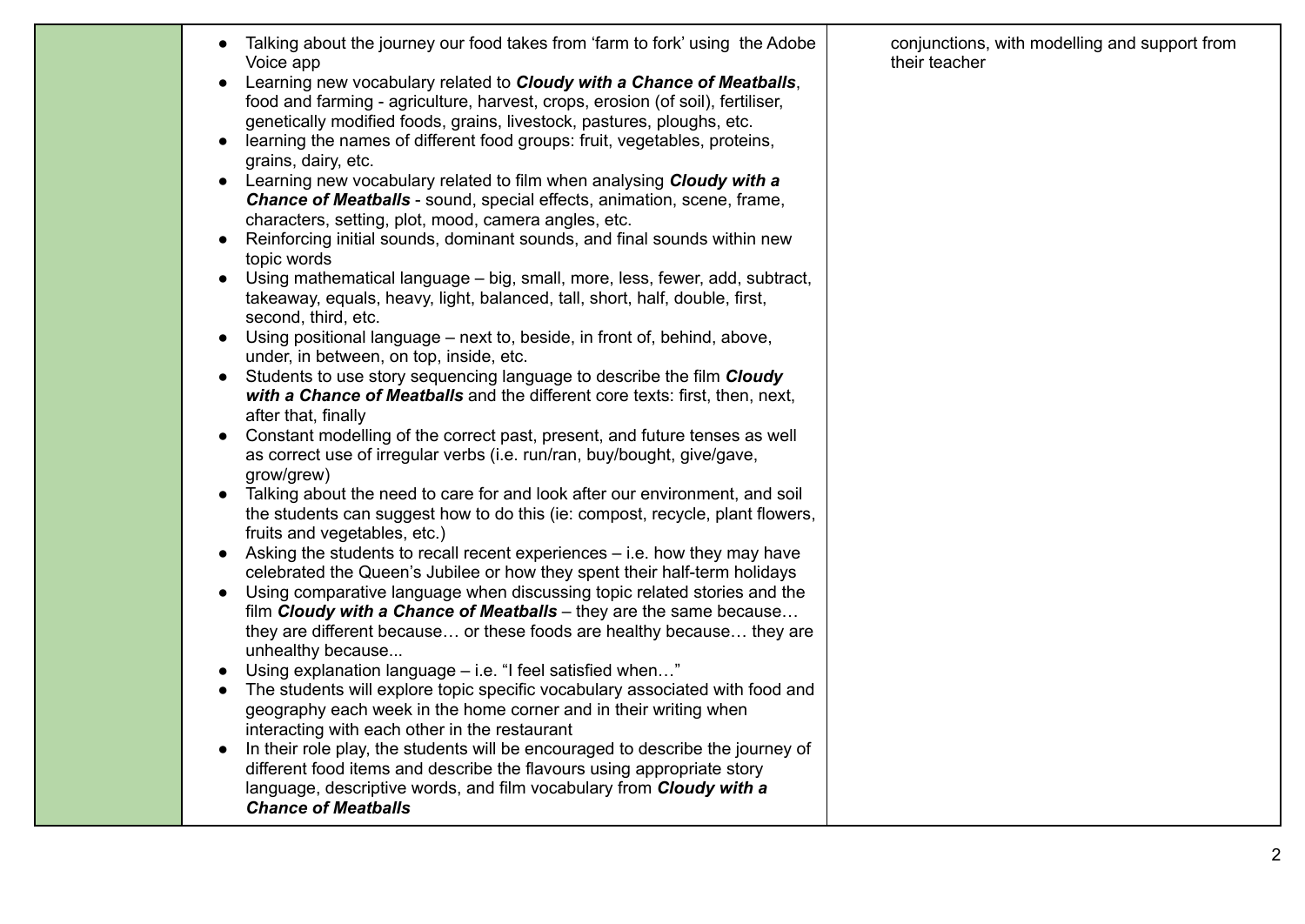|                                       | Using 'Story S' templates, the students will orally retell the film Cloudy with<br>a Chance of Meatballs and core texts. They will be asked to recall main<br>details and events pertaining to the story/film while an adult scribes<br>The students will imagine what animals/foods would say if they could talk.<br>$\bullet$<br>They will recreate their own conversations on the farm experimenting with<br>different voices and expressions<br>Using their senses, the students will examine different kinds of food - how<br>do they look? smell? hear? feel? taste?                                                                                                                                                                                                                                                                                                                                                                                                                                                                                                                                                                                                                                                                                                                                                                                                                                                                                                                                                                                                                                                                                                                                                                                                                                                                                                                                                                                                                                                                                                                                            |                                                                                                                                                                                                                                                                                                                                                                                                                                                                                                                                                                                                                                                                                                            |
|---------------------------------------|-----------------------------------------------------------------------------------------------------------------------------------------------------------------------------------------------------------------------------------------------------------------------------------------------------------------------------------------------------------------------------------------------------------------------------------------------------------------------------------------------------------------------------------------------------------------------------------------------------------------------------------------------------------------------------------------------------------------------------------------------------------------------------------------------------------------------------------------------------------------------------------------------------------------------------------------------------------------------------------------------------------------------------------------------------------------------------------------------------------------------------------------------------------------------------------------------------------------------------------------------------------------------------------------------------------------------------------------------------------------------------------------------------------------------------------------------------------------------------------------------------------------------------------------------------------------------------------------------------------------------------------------------------------------------------------------------------------------------------------------------------------------------------------------------------------------------------------------------------------------------------------------------------------------------------------------------------------------------------------------------------------------------------------------------------------------------------------------------------------------------|------------------------------------------------------------------------------------------------------------------------------------------------------------------------------------------------------------------------------------------------------------------------------------------------------------------------------------------------------------------------------------------------------------------------------------------------------------------------------------------------------------------------------------------------------------------------------------------------------------------------------------------------------------------------------------------------------------|
| <b>Physical</b><br><b>Development</b> | Manipulating clay, plasticine, playdough, etc. related to our 'Food and<br>Farming' topic and the film Cloudy with a Chance of Meatballs - i.e. build<br>your own farm, make your own food weather machine, creating different<br>fruits and vegetables, etc.<br>Creating large artwork in the Learning Garden with chalk to develop gross<br>$\bullet$<br>motor skills - drawing different types of food, farm animals, etc.<br>Setting up obstacle courses in the Learning Garden to experiment with<br>$\bullet$<br>different ways of moving - linked with the film Cloudy with a Chance of<br><b>Meatballs</b> and our core texts to re-enact our favourite scenes or to<br>re-create the life cycle of a duck<br>EYFS staff to model how to hold a pencil, chalk, pens, and paint brush<br>correctly<br>Handwriting activities - Jarman patterns, letter formation, and number<br>formation practice<br>Fine motor skill activities - finger painting, zips, buttons and fasteners on<br>$\bullet$<br>clothes, correct use of scissors, etc.<br>The students will be encouraged to move in different ways - i.e. waddle like<br>$\bullet$<br>a duck, jiggle like Jell-O, cluck like a hen, moo like a cow, etc.<br>Exploring malleable materials, such as clay, dough, soap flakes, plasticine,<br>cornflour by patting, stroking, poking, squeezing, pinching and twisting;<br>Allowing the students to create their own foods with these materials<br>Introducing and playing games which allow opportunities to find their own<br>space and allow them to be aware of other people's space - experimenting<br>with different ways of moving and doing so safely<br>Finger gym exercises - threading, bending, and building materials to<br>strengthen the hands and grip<br>Using ribbon and string to weave and thread different patterns, like baskets<br>from the story "Handa's Surprise"<br>Making chalks and paint brushes available in the Learning Garden to<br>encourage letter formation and child-initiated writing<br>Managing risks in the Learning Garden, like learning to climb the equipment | <b>Statutory ELG: Gross Motor Skills</b><br>Students at the expected level of development will:<br>• Negotiate space and obstacles safely, with<br>consideration for themselves and others<br>Demonstrate strength, balance and coordination<br>when playing<br>Move energetically, such as running, jumping,<br>dancing, hopping, skipping and climbing<br><b>Statutory ELG: Fine Motor Skills</b><br>Students at the expected level of development will:<br>• Hold a pencil effectively in preparation for fluent<br>writing – using the tripod grip in almost all cases<br>Use a range of small tools, including scissors,<br>paint brushes and cutlery<br>Begin to show accuracy and care when drawing |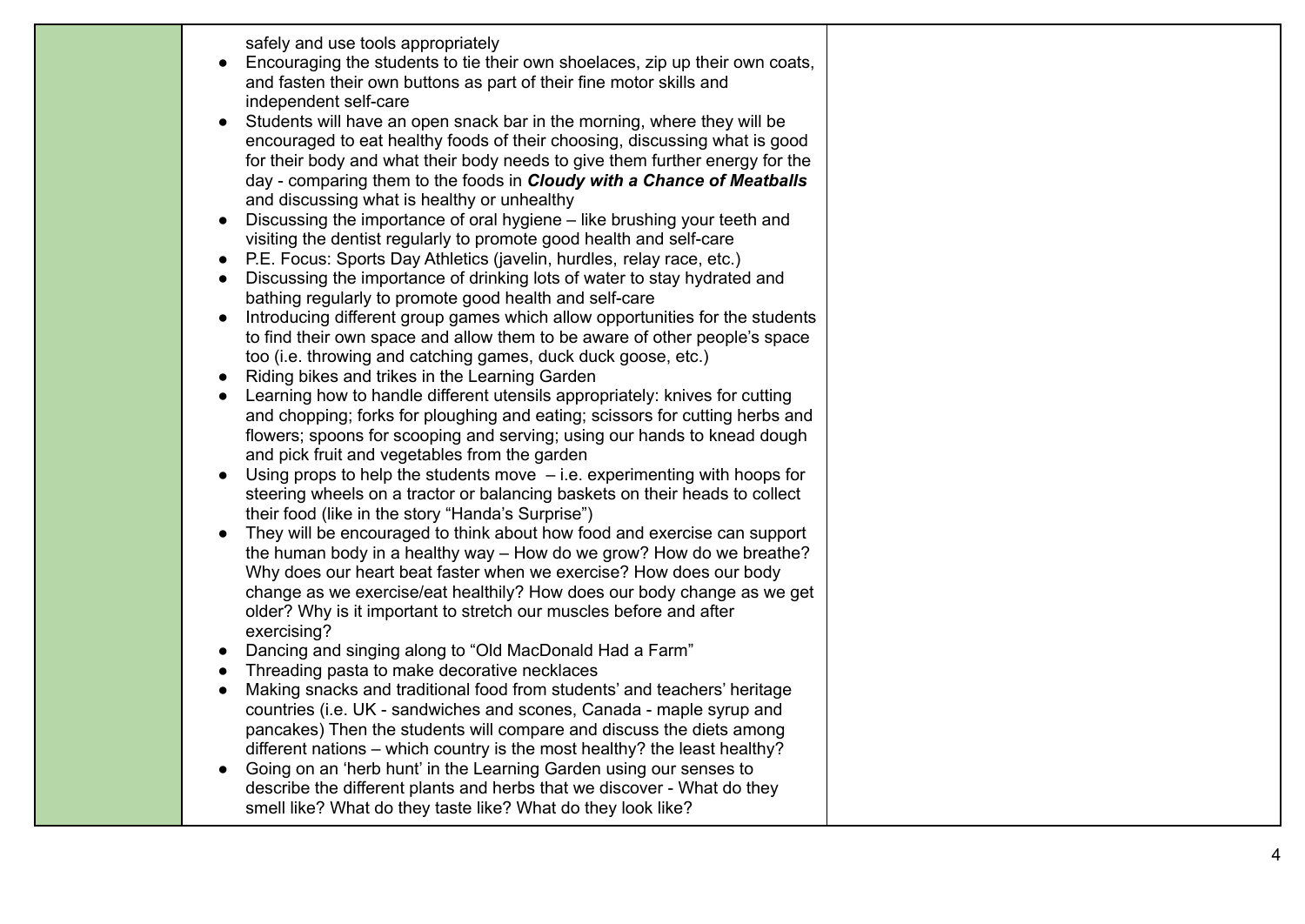| Personal,<br>Social, &<br><b>Emotional</b><br><b>Development</b><br>(PSED) | Continuation of the 'Golden Rules' and reinforcement during child initiated<br>play<br>SMSC weekly topics and themes<br>E-safety<br>The students will discuss healthy food choices and how foods support our<br>growth and development in different ways<br>The students will discuss how they can minimise food waste in order to<br>have a more positive impact on the environment<br>The students will explore the story "The World Came to my House Today" to<br>learn more about food around the world<br>The students will learn to take care of growing plants in the Learning<br>$\bullet$<br>Garden to better understand how food is grown and that we can produce<br>our own food<br>Looking at Greenside's Sustainability Award and how we can help in<br>Reception, like participating in Ms. Webber's soil project and helping her to<br>look after the greenhouse<br>The students will grow cress/radishes from seeds and consider the best<br>conditions for healthy growth and a good crop. They will harvest their crops<br>and enjoy tasting them. They will be given the opportunity to share what<br>they have planted with their peers, teachers, families, etc. - What do plants<br>need in order to grow? How do we know when a plant is healthy or that our<br>food is ripe and ready to eat?<br>Using the story "The World Came to my House Today" as a stimulus, the<br>students will look at food transportation as a moral dilemma to debate - Is it<br>ethical or unethical for food to travel so far? Should we try to eat more local<br>foods instead?<br>Examining the opening scene in Cloudy with a Chance of Meatballs, the<br>students will explore how our behaviour impacts on others. The students<br>will discuss and ask - How can we help each other feel good? What makes<br>each of us individual?<br>Looking at food waste from Cloudy with a Chance of Meatballs and<br>asking ourselves: What can the townspeople do with all the extra food?<br>In the film, Cloudy with a Chance of Meatballs, how does the food falling<br>from the sky (for breakfast, lunch, and dinner) affect the everyday lives of<br>the townspeople? Is it safe for them to go outside?<br>Using the film Cloudy with a Chance of Meatballs as a stimulus, the<br>students will discuss migration. Have you ever had to move to a new place?<br>How did you feel about leaving your friends and family? Why do people | <b>Statutory ELG: Building Relationships</b><br>Students at the expected level of development will:<br>Work and play cooperatively and take turns with<br>others<br>Form positive attachments to adults and<br>friendships with peers<br>Show sensitivity to their own and to others' needs<br><b>Statutory ELG: Managing Self</b><br>Students at the expected level of development will:<br>Be confident to try new activities and show<br>independence, resilience and perseverance in the<br>face of challenge<br>Explain the reasons for rules, know right from<br>wrong and try to behave accordingly<br>Manage their own basic hygiene and personal<br>needs, including dressing, going to the toilet and<br>understanding the importance of healthy food<br>choices.<br><b>Statutory ELG: Self-Regulation</b><br>Students at the expected level of development will:<br>Show an understanding of their own feelings and<br>$\bullet$<br>those of others, and begin to regulate their<br>behaviour accordingly<br>Set and work towards simple goals, being able to<br>wait for what they want and control their<br>immediate impulses when appropriate<br>Give focused attention to what the teacher says,<br>responding appropriately even when engaged in<br>activity, and show an ability to follow instructions<br>involving several ideas or actions |
|----------------------------------------------------------------------------|------------------------------------------------------------------------------------------------------------------------------------------------------------------------------------------------------------------------------------------------------------------------------------------------------------------------------------------------------------------------------------------------------------------------------------------------------------------------------------------------------------------------------------------------------------------------------------------------------------------------------------------------------------------------------------------------------------------------------------------------------------------------------------------------------------------------------------------------------------------------------------------------------------------------------------------------------------------------------------------------------------------------------------------------------------------------------------------------------------------------------------------------------------------------------------------------------------------------------------------------------------------------------------------------------------------------------------------------------------------------------------------------------------------------------------------------------------------------------------------------------------------------------------------------------------------------------------------------------------------------------------------------------------------------------------------------------------------------------------------------------------------------------------------------------------------------------------------------------------------------------------------------------------------------------------------------------------------------------------------------------------------------------------------------------------------------------------------------------------------------------------------------------------------------------------------------------------------------------------------------------------------------------------------------------------------------------------------------------------------------------------------------------------------------------------------------|-----------------------------------------------------------------------------------------------------------------------------------------------------------------------------------------------------------------------------------------------------------------------------------------------------------------------------------------------------------------------------------------------------------------------------------------------------------------------------------------------------------------------------------------------------------------------------------------------------------------------------------------------------------------------------------------------------------------------------------------------------------------------------------------------------------------------------------------------------------------------------------------------------------------------------------------------------------------------------------------------------------------------------------------------------------------------------------------------------------------------------------------------------------------------------------------------------------------------------------------------------------------------------------------------------------------------------------------------------------------|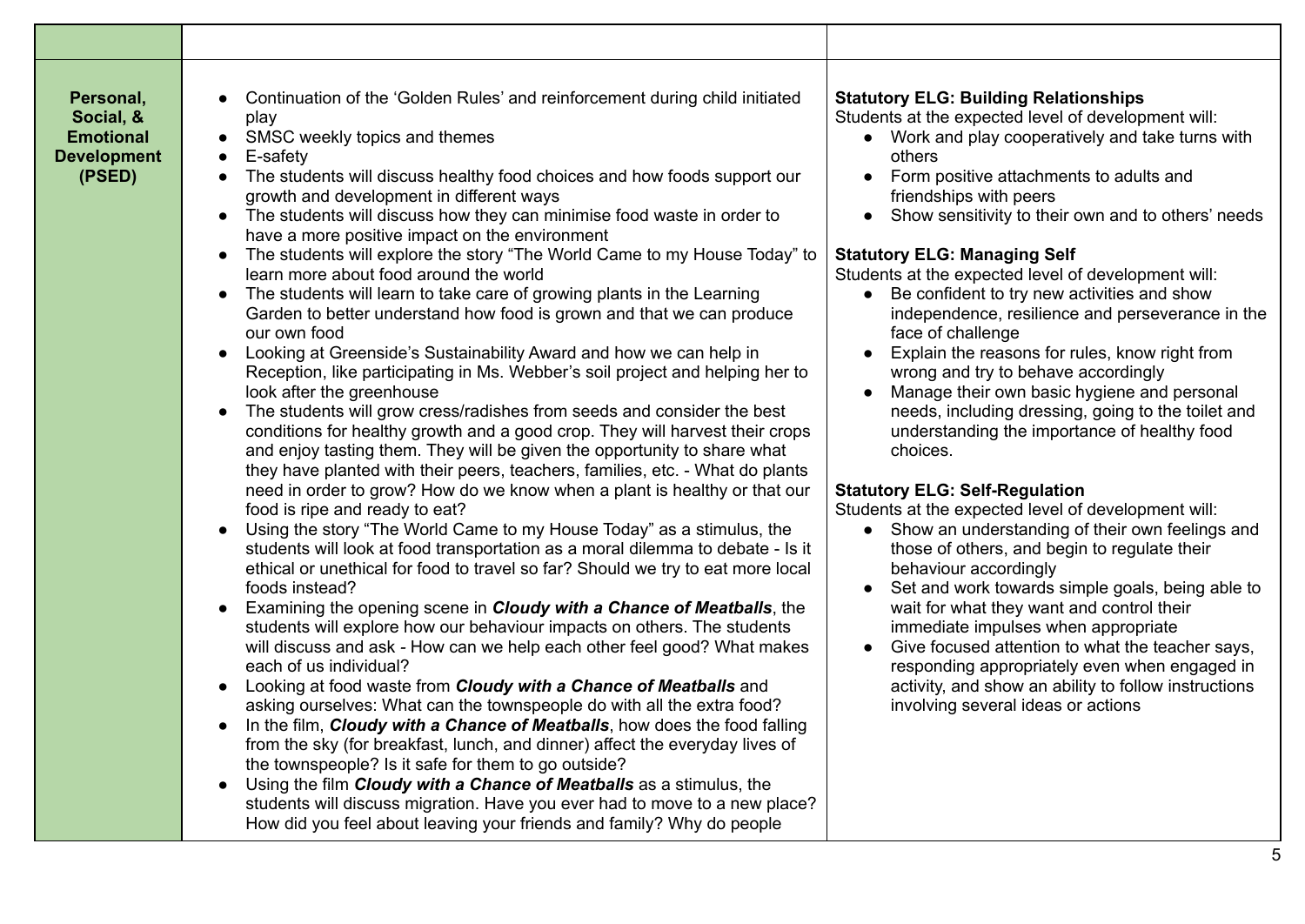| move? Do they move because they want to or because they have to? Why<br>would it be difficult for someone to adjust to living in a new place? How do<br>you feel about moving to Year 1?<br>Students to recall how they felt after watching Cloudy with a Chance of<br><b>Meatballs</b> - Are Flint's inventions good or bad for the community? How do<br>they help or harm the townspeople?<br>Looking at Flint in the film Cloudy with a Chance of Meatballs and<br>discussing our future jobs and careers – what do you want to be when you<br>grow up?<br>The students will use the film Cloudy with a Chance of Meatballs to<br>$\bullet$<br>discuss how Flint's invention helped to make the town a "food tourism"<br>destination and how Flint wanted to help diversify the diet of the<br>townspeople - Was his invention successful or unsuccessful?<br>Talking about respect in the film Cloudy with a Chance of Meatballs -<br>respect for food, farming, and the environment and understanding the<br>consequences of not respecting the environment, like when Flint's food<br>weather machine affects the natural weather and the atmosphere<br>Retelling the core texts through role play activities, practising how to take<br>turns and work cooperatively together to create a shared narrative<br>Comparing characters from the different core texts and the film Cloudy<br>with a Chance of Meatballs, students will be encouraged to think about<br>who is special to them and why (i.e. their friends and family)<br>Students to plant wildflowers and food seeds to enjoy in our Learning<br>Garden<br>Looking at different quotes from the film Cloudy with a Chance of<br><b>Meatballs</b> and discussing their meaning – Like when Flint says, "Have you<br>ever felt like you were a little bit different? Like you had something unique<br>that you could offer the world, if you could just get people to see it"<br>The students will look at the different skills and talents that the characters<br>have within Cloudy with a Chance of Meatballs and compare them to<br>their own strengths and weaknesses. The students will also understand that<br>each person has a different role within the community and all roles are<br>important to maintaining a healthy and diverse society<br>Discussing our favourite foods and favourite places to enjoy food - is it at<br>home? At a restaurant?<br>Understanding how different foods make us feel - i.e. happy, sad, tired or<br>sick - what will happen if we eat too much of a certain food? |  |
|-----------------------------------------------------------------------------------------------------------------------------------------------------------------------------------------------------------------------------------------------------------------------------------------------------------------------------------------------------------------------------------------------------------------------------------------------------------------------------------------------------------------------------------------------------------------------------------------------------------------------------------------------------------------------------------------------------------------------------------------------------------------------------------------------------------------------------------------------------------------------------------------------------------------------------------------------------------------------------------------------------------------------------------------------------------------------------------------------------------------------------------------------------------------------------------------------------------------------------------------------------------------------------------------------------------------------------------------------------------------------------------------------------------------------------------------------------------------------------------------------------------------------------------------------------------------------------------------------------------------------------------------------------------------------------------------------------------------------------------------------------------------------------------------------------------------------------------------------------------------------------------------------------------------------------------------------------------------------------------------------------------------------------------------------------------------------------------------------------------------------------------------------------------------------------------------------------------------------------------------------------------------------------------------------------------------------------------------------------------------------------------------------------------------------------------------------------------------------------------------------------------------------------------------------------------------------------------|--|
| Talking freely about the different types of food that we enjoy at home and in<br>our community - linked with the diverse cultures and traditions in our class<br>and how everyone experiences a variety of food                                                                                                                                                                                                                                                                                                                                                                                                                                                                                                                                                                                                                                                                                                                                                                                                                                                                                                                                                                                                                                                                                                                                                                                                                                                                                                                                                                                                                                                                                                                                                                                                                                                                                                                                                                                                                                                                                                                                                                                                                                                                                                                                                                                                                                                                                                                                                                   |  |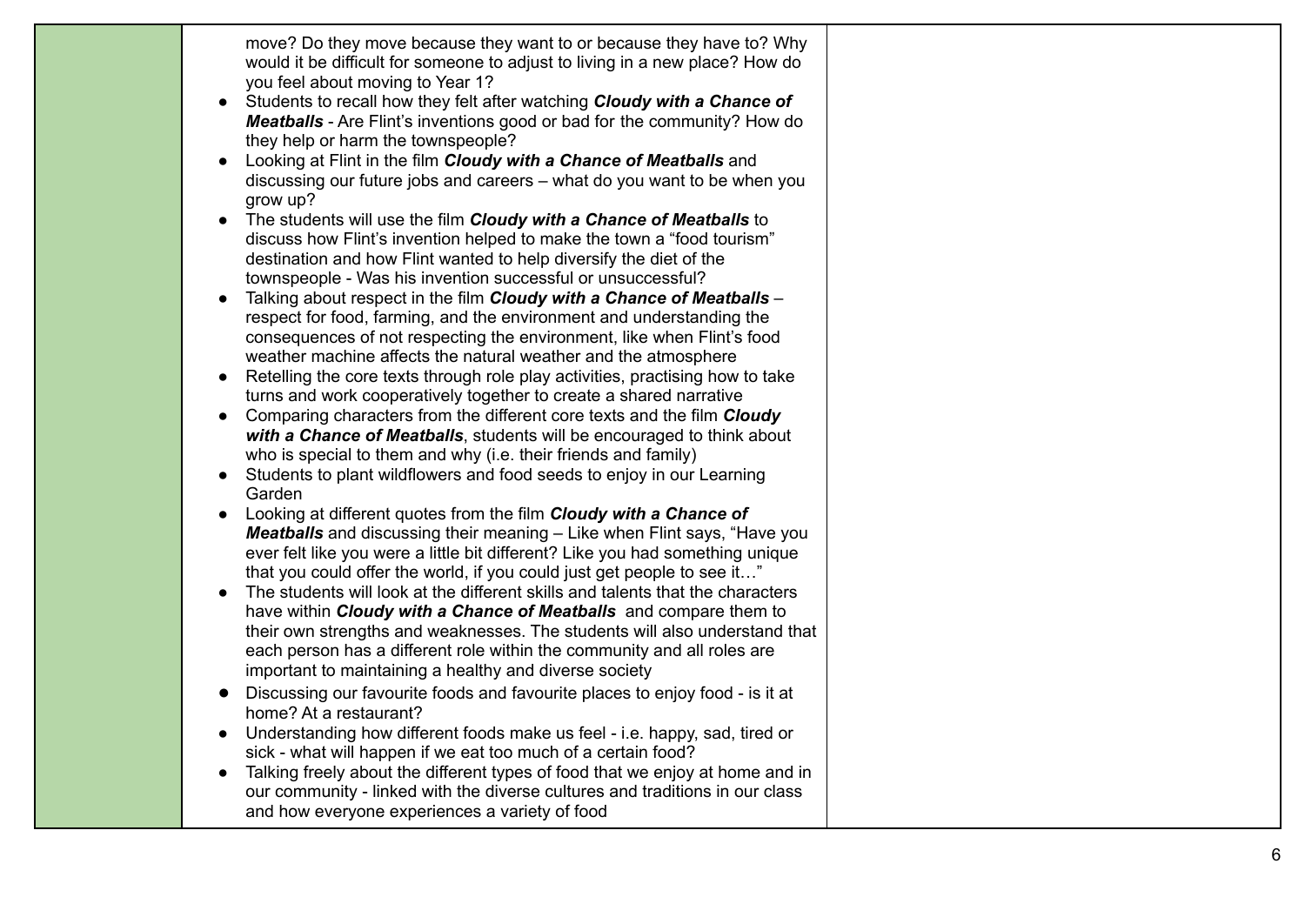|          | Talking to the students about how it feels when we can share our food and<br>cook for others<br>Also talking about how fortunate we are in London and that not everyone in<br>the world has access to clean water and healthy food - is there anything<br>that we can do to help them?<br>Why do we need food? Why is it important? - link to keeping our bodies<br>healthy and describe how food give us energy<br>Ask the students how skipping breakfast would make us feel Would it<br>impact the way we learn? What does 'Hangry' mean?<br>Describe how food can keep our teeth and bones healthy and ask the<br>students if there are any foods that will not keep our teeth so healthy - how<br>would our dentist feel if we ate sweets everyday? What would happen to<br>our teeth?                                                                                                                                                                                                                                             |                                                                                                                                                                                                                                                                                                                                                                                                                                                                                                                                                                                                                                                                                                                                                                                                                                        |
|----------|-----------------------------------------------------------------------------------------------------------------------------------------------------------------------------------------------------------------------------------------------------------------------------------------------------------------------------------------------------------------------------------------------------------------------------------------------------------------------------------------------------------------------------------------------------------------------------------------------------------------------------------------------------------------------------------------------------------------------------------------------------------------------------------------------------------------------------------------------------------------------------------------------------------------------------------------------------------------------------------------------------------------------------------------|----------------------------------------------------------------------------------------------------------------------------------------------------------------------------------------------------------------------------------------------------------------------------------------------------------------------------------------------------------------------------------------------------------------------------------------------------------------------------------------------------------------------------------------------------------------------------------------------------------------------------------------------------------------------------------------------------------------------------------------------------------------------------------------------------------------------------------------|
| Literacy | Core Texts:<br>-Handa's Surprise<br>-Oliver's Vegetables<br>-The World Came to my Place<br>-Farmer Duck<br>-The Shopping Basket<br>-The Little Red Hen<br>-The Tiger who Came to Tea<br>In the book corner, students will be provided with fiction as well as<br>nonfiction texts featuring food and farming<br>The students will discuss the differences between fiction and nonfiction<br>books and understand that they have different purposes<br>The students will sequence key events in core texts and the film Cloudy<br>with a Chance of Meatballs, using story sequencing prompts and pictures<br>to help guide them<br>The students will be in differentiated phonics groups and they will each<br>have access to a variety of tricky words and high frequency words<br>Phase 2 Sounds: s, a, t, i p n, c, k, ck, e, h, r, m, d, g, o, u, l, f, b, ff, ll, ss<br>Phase 2 Tricky Words & High Frequency Words: I, no, go, to, the, into<br>Phase 3 Sounds: ch, sh, th, ng, ai, ee, igh, oa, oo, ar, or, ur, ow, oi, ear, air, | <b>Statutory ELG: Comprehension</b><br>Students at the expected level of development will:<br>Demonstrate understanding of what has been<br>read to them by retelling stories and narratives<br>using their own words and recently introduced<br>vocabulary<br>Anticipate – where appropriate – key events in<br>stories<br>Use and understand recently introduced<br>vocabulary during discussions about stories,<br>non-fiction, rhymes and poems and during<br>role-play<br><b>Statutory ELG: Word Reading</b><br>Students at the expected level of development will:<br>• Say a sound for each letter in the alphabet and at<br>least 10 digraphs<br>Read words consistent with their phonic<br>knowledge by sound blending<br>Read aloud simple sentences and books that are<br>consistent with their phonic knowledge, including |
|          | ure, er<br>Phase 3 Tricky Words & High Frequency Words: he, she, we, me, be, was,<br>$\bullet$<br>my, you, her, they, all, are, this, that, them, see, now, for                                                                                                                                                                                                                                                                                                                                                                                                                                                                                                                                                                                                                                                                                                                                                                                                                                                                         | some common exception words<br><b>Statutory ELG: Writing</b>                                                                                                                                                                                                                                                                                                                                                                                                                                                                                                                                                                                                                                                                                                                                                                           |

7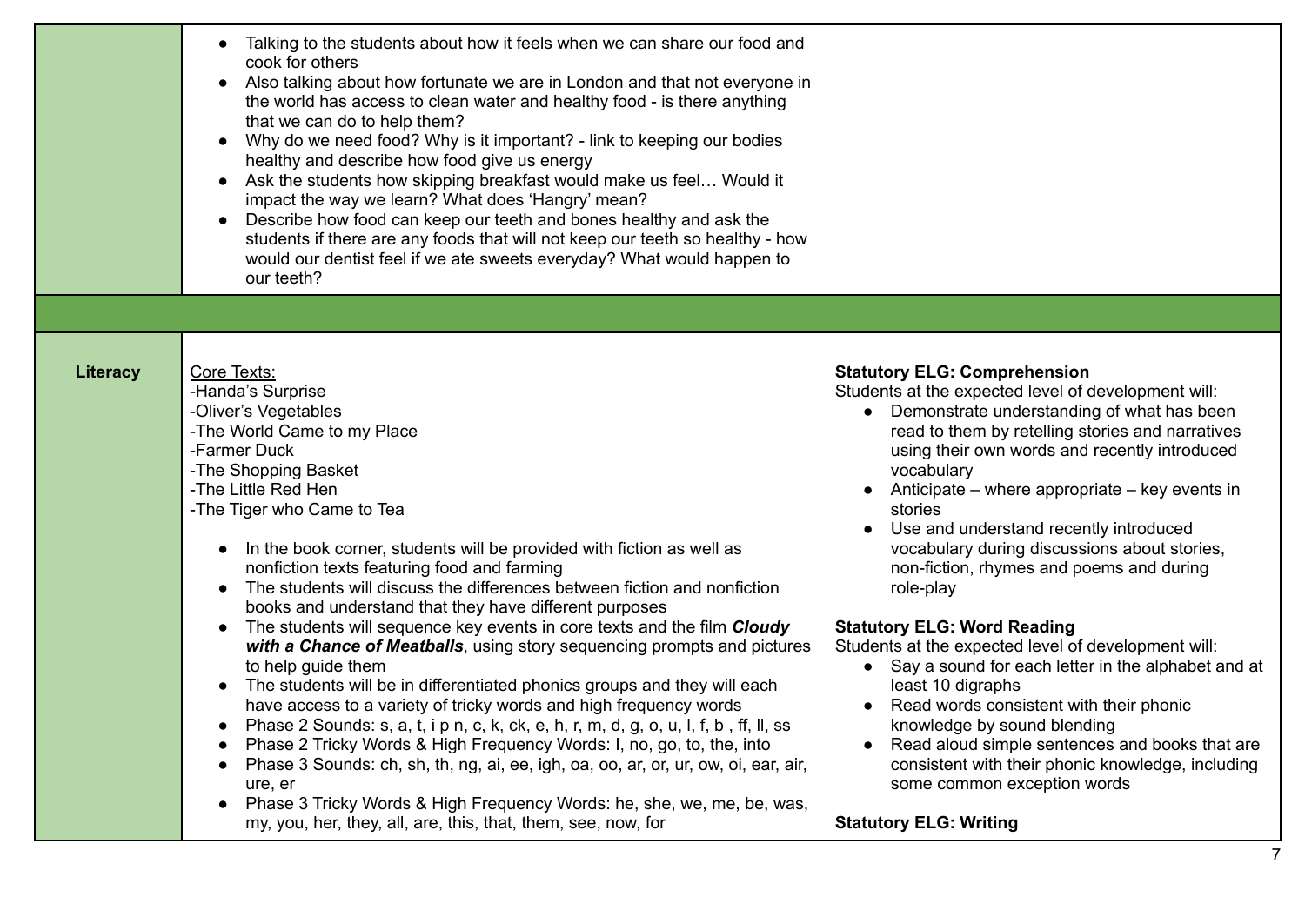| $\bullet$              | Phase 4: reading and writing CVCC words (tent, gift, lamp) and CCVC<br>words (clap, flat, shed)                                                                                                                        | Stude |
|------------------------|------------------------------------------------------------------------------------------------------------------------------------------------------------------------------------------------------------------------|-------|
| $\bullet$              | Weekly guided reading sessions and 1:1 reading interventions                                                                                                                                                           |       |
| $\bullet$<br>$\bullet$ | Clapping along to syllables of food names and other topic related words<br>Making phonics games regularly available on the interactive whiteboard for                                                                  |       |
|                        | students to practise                                                                                                                                                                                                   |       |
| $\bullet$              | Making decodable texts available in the book corner for the students to read<br>independently or with their peers                                                                                                      |       |
| $\bullet$              | Looking at rhyming words from the core texts and the film Cloudy with a<br><b>Chance of Meatballs</b>                                                                                                                  |       |
| $\bullet$              | Using topic themed bordered paper and a variety of writing materials for the<br>students to use independently in the home corner, construction area, and at<br>the Literacy table                                      |       |
| $\bullet$              | Students will be prompted to sequence the storyline of the film Cloudy with<br>a Chance of Meatballs, using stills from the film as a stimulus for<br>recollection                                                     |       |
| $\bullet$              | The students will be encouraged to apply narrative language to their writing<br>when sequencing the core texts $-$ once upon a time, a long time ago,<br>happily ever after, etc.                                      |       |
| $\bullet$              | Providing writing paper and reading materials for the home corner to assist<br>with independent writing in the restaurant - i.e. writing menus, daily<br>specials, customer orders, restaurant reviews, receipts, etc. |       |
| $\bullet$              | Providing opportunities for the students to learn how to write their names in<br>different ways - with pens, pencils, chalks, writing in the sand, with paint,<br>etc.                                                 |       |
| $\bullet$              | Explaining the importance of labelling our work with our name                                                                                                                                                          |       |

- Writing notes and letters to the characters from our core texts and the film *Cloudy with a Chance of Meatballs*
- Writing a shopping list of our favourite foods, inspired by the story "The Shopping Basket"
- Captioning the photos of the different animals and fruit featured in the story "Handa's Surprise"
- Writing a short story to describe the journey that our food takes, from farm to fork
- Writing down recipes of our favourite meals
- Students will compile a fact file for different food items i.e. potatoes are vegetables, they grow underground, etc.
- Writing food acrostic poems
- Using speech bubbles and thought bubbles to write about what the story and film characters might be thinking about or saying in *Cloudy with a*

nts at the expected level of development will:

- Write recognisable letters, most of which are correctly formed
- Spell words by identifying sounds in them and representing the sounds with a letter or letters
- Write simple phrases and sentences that can be read by others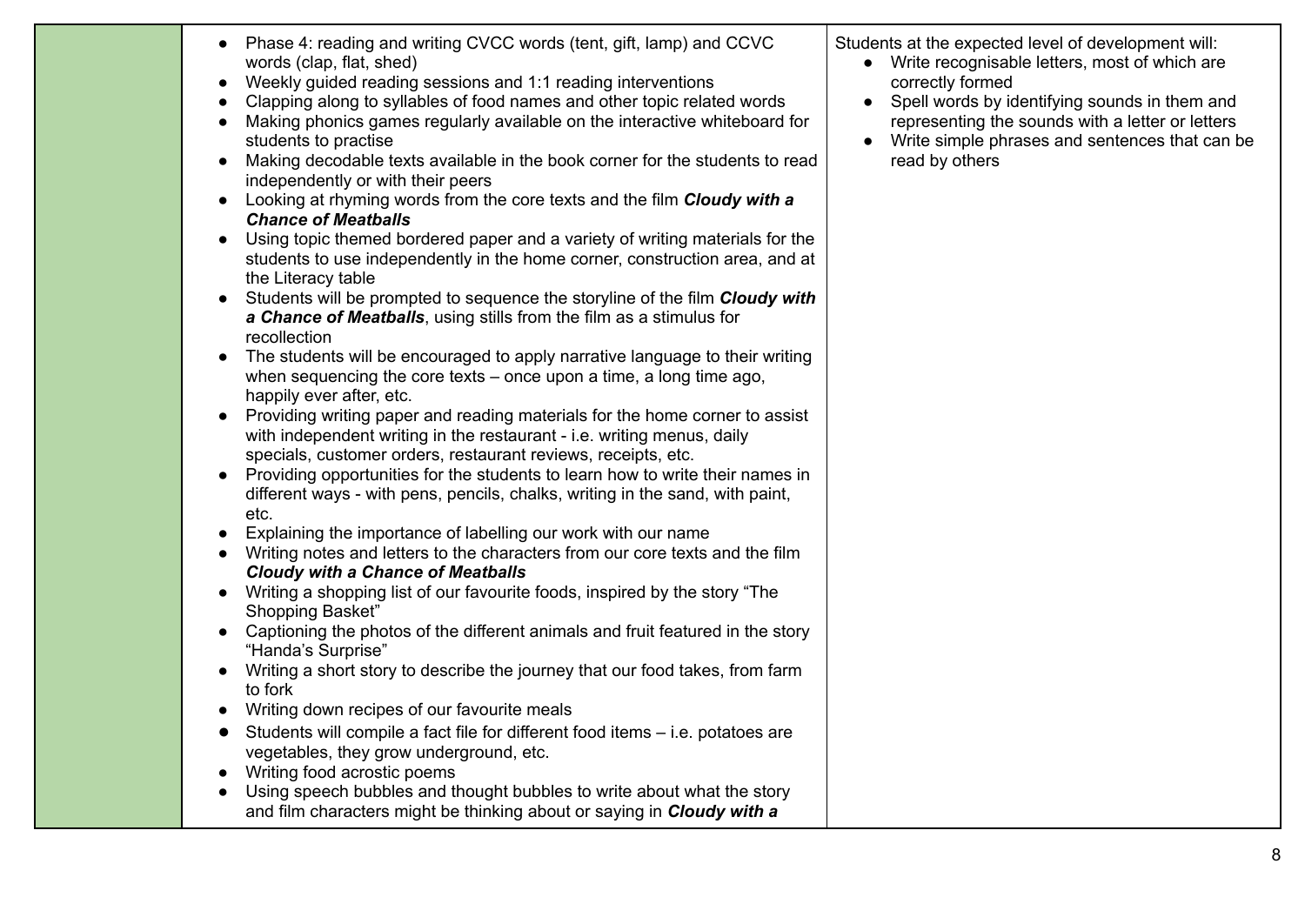|                    | <b>Chance of Meatballs</b><br>Learning to read and understand food labels and ingredients lists, talking<br>about the nutritional value in food<br>Playing the silly soup game for rhyme and alliteration<br>Role playing and re-enacting the different core texts and providing props for<br>the students to explore them creatively<br>Writing movie tickets leading up to our film screening of Cloudy with a<br><b>Chance of Meatballs</b><br>After watching the film Cloudy with a Chance of Meatballs, the students<br>will complete a film review to discuss their favourite scenes, characters and<br>give it an overall 'star rating'<br>Continuously referencing our phonics themed sound charts to help with<br>child initiated writing<br>Writing down the instructions/recipe to make the 'The Flint Lockwood<br>Diatonic Super Mutating Dynamic Food Replicator' from the film Cloudy<br>with a Chance of Meatballs<br>Writing about our class ducklings - Making a 'How-to' guide for looking after<br>them, writing stories about them, writing signs for them to hatch, and a letter<br>to the farmer that will take them back                                                |                                                                                                                                                                                                                                                                                                                                                                                                                                                                                                                                                                                                                                                                                                                                                                                                                                                                                                                 |
|--------------------|------------------------------------------------------------------------------------------------------------------------------------------------------------------------------------------------------------------------------------------------------------------------------------------------------------------------------------------------------------------------------------------------------------------------------------------------------------------------------------------------------------------------------------------------------------------------------------------------------------------------------------------------------------------------------------------------------------------------------------------------------------------------------------------------------------------------------------------------------------------------------------------------------------------------------------------------------------------------------------------------------------------------------------------------------------------------------------------------------------------------------------------------------------------------------------------------|-----------------------------------------------------------------------------------------------------------------------------------------------------------------------------------------------------------------------------------------------------------------------------------------------------------------------------------------------------------------------------------------------------------------------------------------------------------------------------------------------------------------------------------------------------------------------------------------------------------------------------------------------------------------------------------------------------------------------------------------------------------------------------------------------------------------------------------------------------------------------------------------------------------------|
| <b>Mathematics</b> | The students will use the core text "Handa's Surprise" to explore the<br>concept of subtraction and taking away<br>Time - telling time through food (morning, evening, o'clock) i.e. "In the<br>morning I eat" and "At noon, it is lunch time"<br>Exploring different time zones from the different countries and cuisines we<br>are studying around the world<br>Teaching doubling, halving and sharing using food items (i.e. dividing a<br>pizza into equal slices)<br>Using the film Cloudy with a Chance of Meatballs to understand how<br>seasons and the weather patterns can change over time<br>Money - making tickets with prices on them for the film Cloudy with a<br><b>Chance of Meatballs</b> and creating price tags for the different food and<br>menu items in the restaurant themed home corner<br>Creating our own market/shop to sell our food in class and hosting a bake<br>sale at school to raise funds for Reception class trips and resources<br>Repeating patterns when making pasta necklaces and growing different<br>food and plants in the Learning Garden<br>Using Numicon to order and sequence numbers from 1-20, making patterns<br>and number bonds, etc. | <b>Statutory ELG: Number</b><br>Students at the expected level of development will:<br>• Have a deep understanding of number to 10,<br>including the composition of each number<br>Subitise (recognise quantities without counting) up<br>to $5$<br>Automatically recall (without reference to rhymes,<br>counting or other aids) number bonds up to 5<br>(including subtraction facts) and some number<br>bonds to 10, including double facts<br><b>Statutory ELG: Numerical Patterns</b><br>Students at the expected level of development will:<br>• Verbally count beyond 20, recognising the pattern<br>of the counting system<br>Compare quantities up to 10 in different contexts,<br>recognising when one quantity is greater than,<br>less than or the same as the other quantity<br>Explore and represent patterns within numbers up<br>$\bullet$<br>to 10, including evens and odds, double facts and |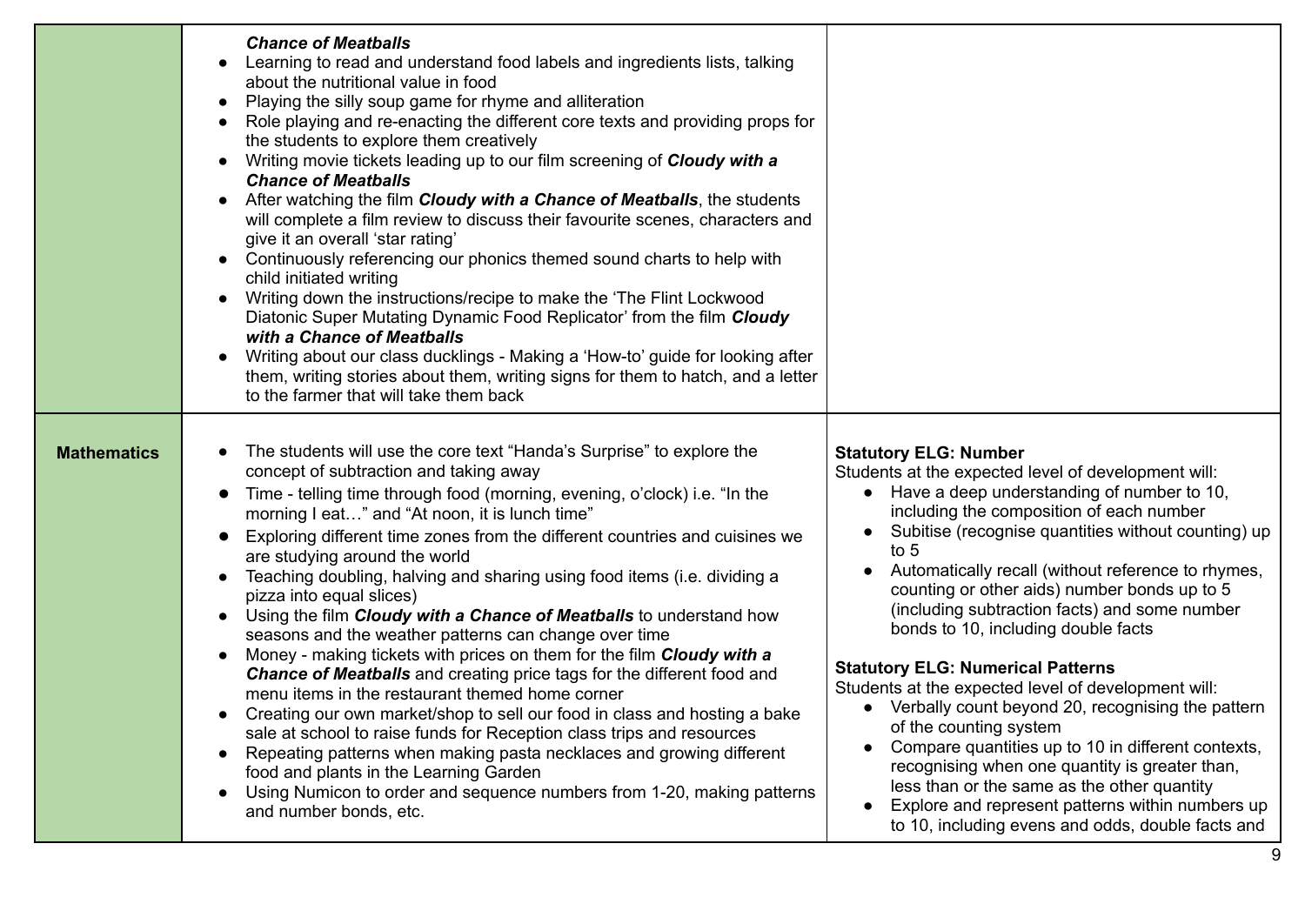|  | Sorting food into different food groups and counting them (fruits,<br>vegetables, grains, dairy, etc.) - Which group has the most food? Which<br>group has the least amount of food?<br>Exploring 2D shapes and their properties: How many sides? How many<br>corners?<br>Exploring 3D shape names - cone, cylinder, cube, cuboid, pyramid,<br>$\bullet$<br>triangular prism, etc.<br>Measuring and weighing different types of food - Which foods are heavy?<br>Which foods are light? How can we record our findings?<br>Students will carefully measure food ingredients when cooking and baking<br>in class<br>The students will think about the amount of time it takes for something to<br>cook or bake and then they will record their predictions<br>The students will learn the days of the week and begin sequencing them<br>$\bullet$<br>through their weekly food diaries<br>Using mathematical language to describe different types of food and their<br>visual features - big, small, tall, short, heavy, light, long, wide, etc.<br>Learning about the days of the week and monitoring the daily temperature<br>and weather trends through the BBC Weather Report - linked to Flint's food<br>weather machine in Cloudy with a Chance of Meatballs<br>In the home corner, students will have opportunities to explore lots of<br>environmental Maths concepts, such as a calendar, a food diary, a clock, a<br>purse with money, etc.<br>Introducing money in role play areas so that the students can explore how<br>to use and handle money correctly in their role play - i.e. using money to<br>buy food at the supermarket<br>Data handling - What is your favourite food? What is your least favourite<br>food? Which foods are healthy? Which foods are unhealthy?<br>Encouraging the students to count and represent numbers in different ways<br>- i.e. with marks on paper (like writing numbers or tally marks), counting on<br>our fingers, counting physical objects, etc.<br>Using and reinforcing positional language – i.e. under, in front of, behind, in,<br>next to, beside, on top of, etc.<br>The students will learn the days of the week and begin sequencing them<br>through daily food diaries<br>Counting in 1s, 2s, 5s, and 10s and linking it to practical Maths like money<br>and time<br>Exploring the concept of halving in the restaurant or supermarket in the<br>Learning Garden (i.e. half priced food items on sale) | how quantities can be distributed equally |
|--|-------------------------------------------------------------------------------------------------------------------------------------------------------------------------------------------------------------------------------------------------------------------------------------------------------------------------------------------------------------------------------------------------------------------------------------------------------------------------------------------------------------------------------------------------------------------------------------------------------------------------------------------------------------------------------------------------------------------------------------------------------------------------------------------------------------------------------------------------------------------------------------------------------------------------------------------------------------------------------------------------------------------------------------------------------------------------------------------------------------------------------------------------------------------------------------------------------------------------------------------------------------------------------------------------------------------------------------------------------------------------------------------------------------------------------------------------------------------------------------------------------------------------------------------------------------------------------------------------------------------------------------------------------------------------------------------------------------------------------------------------------------------------------------------------------------------------------------------------------------------------------------------------------------------------------------------------------------------------------------------------------------------------------------------------------------------------------------------------------------------------------------------------------------------------------------------------------------------------------------------------------------------------------------------------------------------------------------------------------------------------------------------------------------------------------------------------------------------------|-------------------------------------------|
|--|-------------------------------------------------------------------------------------------------------------------------------------------------------------------------------------------------------------------------------------------------------------------------------------------------------------------------------------------------------------------------------------------------------------------------------------------------------------------------------------------------------------------------------------------------------------------------------------------------------------------------------------------------------------------------------------------------------------------------------------------------------------------------------------------------------------------------------------------------------------------------------------------------------------------------------------------------------------------------------------------------------------------------------------------------------------------------------------------------------------------------------------------------------------------------------------------------------------------------------------------------------------------------------------------------------------------------------------------------------------------------------------------------------------------------------------------------------------------------------------------------------------------------------------------------------------------------------------------------------------------------------------------------------------------------------------------------------------------------------------------------------------------------------------------------------------------------------------------------------------------------------------------------------------------------------------------------------------------------------------------------------------------------------------------------------------------------------------------------------------------------------------------------------------------------------------------------------------------------------------------------------------------------------------------------------------------------------------------------------------------------------------------------------------------------------------------------------------------------|-------------------------------------------|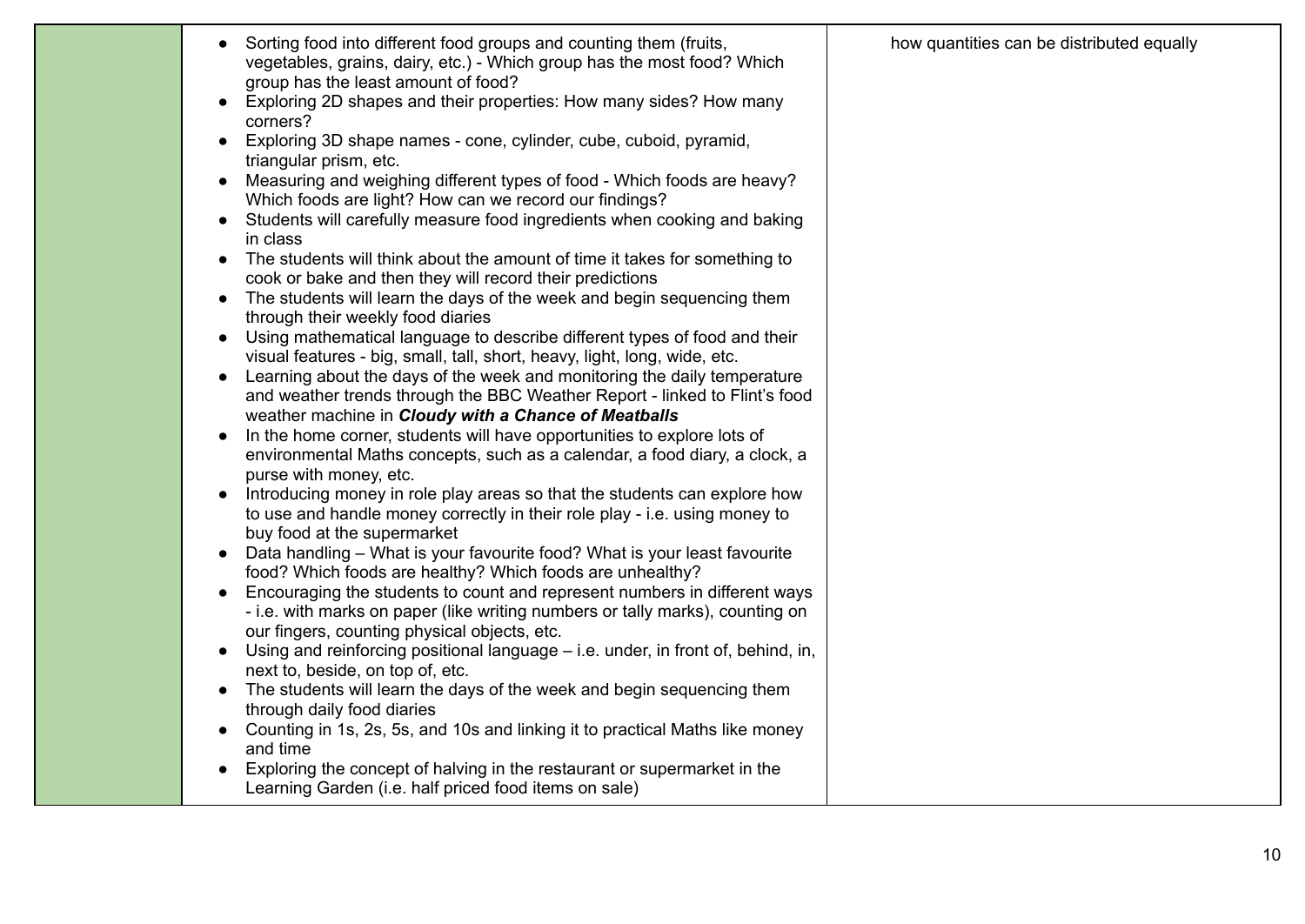|                            | Calculating change in the role play areas like the restaurant and the<br>supermarket<br>Recognising odd and even numbers on different types of food (i.e. a bundle<br>of grapes or bananas)<br>Counting food crops in multiples of two when they are planted in rows<br>Looking at multiplication and division word problems related to food and<br>farming<br>Measuring food for the ducklings each day<br>Measuring the ducklings each day (in centimetres) to see if they are<br>growing and eating                                                                                                                                                                                                                                                                                                                                                                                                                                                                                                                                                                                                                                                                                                                                                                                                                                                                            |                                                                                                                                                                                                                                                                                                |
|----------------------------|-----------------------------------------------------------------------------------------------------------------------------------------------------------------------------------------------------------------------------------------------------------------------------------------------------------------------------------------------------------------------------------------------------------------------------------------------------------------------------------------------------------------------------------------------------------------------------------------------------------------------------------------------------------------------------------------------------------------------------------------------------------------------------------------------------------------------------------------------------------------------------------------------------------------------------------------------------------------------------------------------------------------------------------------------------------------------------------------------------------------------------------------------------------------------------------------------------------------------------------------------------------------------------------------------------------------------------------------------------------------------------------|------------------------------------------------------------------------------------------------------------------------------------------------------------------------------------------------------------------------------------------------------------------------------------------------|
|                            | <b>STEAM</b> investigations:<br>• Students will explore the language of STEM and reasoning skills through<br>ongoing Nrich STEM investigations<br>Creating and designing our own 'The Flint Lockwood Diatonic Super<br>Mutating Dynamic Food Replicator' from the film Cloudy With a Chance of<br><b>Meatballs</b><br>Popcorn Science Experiment - examining the different changes that<br>popcorn goes through from the time that it is a kernel to the time that it<br>becomes popcorn and using the iPads to record this process<br>Looking at food decay and why different foods decay at different rates.<br>Making predictions and recording them with notes and observations on the<br>iPads<br>Investigating how sound changes with different materials - using different<br>beans and seeds, the students will design their own musical instruments or<br>'rainmakers' and then explore the different sounds that they create<br>Students will follow recipes to cook and prepare different foods, talking<br>$\bullet$<br>about how heat and cold affects food in different ways to make it tastier or<br>more edible<br>Planting different seeds and growing food from food scraps and compost<br>Looking at soil health with Ms. Webber, tallying worms we find in a square<br>metre of earth and comparing this to the average standard required for<br>healthy soil |                                                                                                                                                                                                                                                                                                |
| Understanding<br>the World | Exploring weather patterns (past weather and weather forecasts) - What<br>$\bullet$<br>was the weather like yesterday? What will it be like tomorrow?<br>The students will use the iPads and the interactive whiteboard to explore a<br>$\bullet$<br>variety of phonics games and mathematical games<br>The students will use the Adobe Voice app to record and retell different<br>$\bullet$<br>recipes and instructions                                                                                                                                                                                                                                                                                                                                                                                                                                                                                                                                                                                                                                                                                                                                                                                                                                                                                                                                                         | <b>Statutory ELG: Past and Present</b><br>Students at the expected level of development will:<br>• Talk about the lives of the people around them and<br>their roles in society<br>Know some similarities and differences between<br>$\bullet$<br>things in the past and now, drawing on their |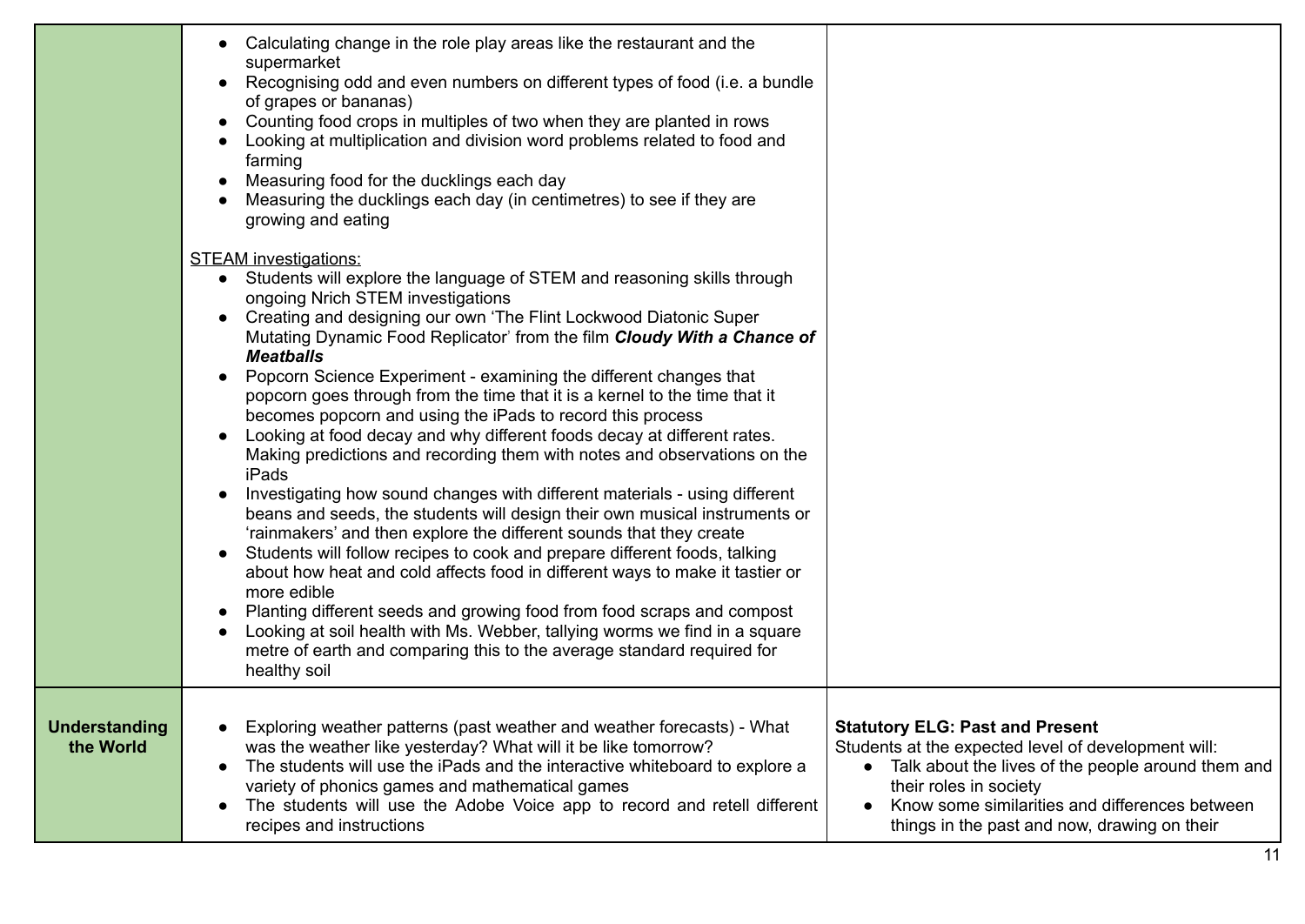|           | Looking at the importance of water - Why do we need water to survive?<br>Who needs water? (i.e. plants, people, animals)<br>Explaining the importance of looking after Earth (Reduce/Reuse/Recycle) -<br>linked with Cloudy with a Chance of Meatballs and how humans have an<br>impact on pollution and the weather patterns                                                                                                                                                                                                                                                                                                                                                                                                                                                                                                                                                                                                                                                                                                                                                                                                                                                                                                                                                                                                                                                                                                                                                                                                                                                                                                                                                                                                                                                                                                                                                                                                                                                                                                                                                                                                                                                                                                                                                                                                   | experiences and what has been read in class<br>Understand the past through settings, characters<br>and events encountered in books read in class<br>and storytelling                                                                                                                                                                                                                                                                                                                                                                                                                                                                                                                                                                                                                                                                                                                                                                                                                                                                                                                                                                                                                                          |
|-----------|---------------------------------------------------------------------------------------------------------------------------------------------------------------------------------------------------------------------------------------------------------------------------------------------------------------------------------------------------------------------------------------------------------------------------------------------------------------------------------------------------------------------------------------------------------------------------------------------------------------------------------------------------------------------------------------------------------------------------------------------------------------------------------------------------------------------------------------------------------------------------------------------------------------------------------------------------------------------------------------------------------------------------------------------------------------------------------------------------------------------------------------------------------------------------------------------------------------------------------------------------------------------------------------------------------------------------------------------------------------------------------------------------------------------------------------------------------------------------------------------------------------------------------------------------------------------------------------------------------------------------------------------------------------------------------------------------------------------------------------------------------------------------------------------------------------------------------------------------------------------------------------------------------------------------------------------------------------------------------------------------------------------------------------------------------------------------------------------------------------------------------------------------------------------------------------------------------------------------------------------------------------------------------------------------------------------------------|---------------------------------------------------------------------------------------------------------------------------------------------------------------------------------------------------------------------------------------------------------------------------------------------------------------------------------------------------------------------------------------------------------------------------------------------------------------------------------------------------------------------------------------------------------------------------------------------------------------------------------------------------------------------------------------------------------------------------------------------------------------------------------------------------------------------------------------------------------------------------------------------------------------------------------------------------------------------------------------------------------------------------------------------------------------------------------------------------------------------------------------------------------------------------------------------------------------|
| $\bullet$ | Selecting a different student each day to help complete the daily calendar in<br>the Reception class, helping us to discuss and understand changes in<br>seasons, weather patterns, sequencing the days of the week, and the<br>numbers within a calendar month<br>Understanding the importance of growing our own food to eat healthily and<br>protect the environment - eating locally to help local businesses and reduce<br>our environmental footprint<br>Looking at what a human being needs to stay healthy - sleep, food,<br>exercise, water, and hygiene<br>Making healthy lifestyle posters<br>Making a healthy packed lunch - what would we put in it?<br>Investigating different multicultural foods by tasting and cooking them at<br>school<br>Investigating food in the past versus food now - How have things changed?<br>How have things remained the same? How has technology changed the<br>way we grow and prepare our food?<br>Exploring different foods that we eat for different religions or food festivals<br>(i.e. Ramadan and Eid) - understanding that different people have different<br>beliefs, values, and customs and treating all traditions with respect<br>Exploring a variety of places around the world: looking at Africa in "Handa's<br>Surprise" and North America for Cloudy With a Chance of Meatballs -<br>How are these places similar? How are they different?<br>Using Google Maps and World Maps on the interactive whiteboard to see<br>where the different cuisines we have studied and explored come from<br>The students will be encouraged to bring in an artefact from home (such as<br>a recipe, picture, photo) to share about food or cooking in their family and<br>explain how and why it is important to their culture and tradition<br>Exploring different animal habitats in "Handa's Surprise" and talking about<br>predators and prey, animal camouflage, different animal food diets, the food<br>chain, etc.<br>Making fruit kebabs to better understand repeating patterns and the<br>importance of a healthy diet<br>• Selecting and using different technology relating to food - electric mixers,<br>blenders, a garlic press, a juicer, rolling pins, ovens, microwaves, etc. -<br>What would you choose to make a fruit smoothie? What would you choose | <b>Statutory ELG: People, Culture and Communities</b><br>Students at the expected level of development will:<br>Describe their immediate environment using<br>knowledge from observation, discussion, stories,<br>non-fiction texts and maps<br>Know some similarities and differences between<br>different religious and cultural communities in this<br>country, drawing on their experiences and what<br>has been read in class<br>Explain some similarities and differences between<br>life in this country and life in other countries,<br>drawing on knowledge from stories, non-fiction<br>texts and $-$ when appropriate $-$ maps<br><b>Statutory ELG: The Natural World</b><br>Students at the expected level of development will:<br>Explore the natural world around them, making<br>$\bullet$<br>observations and drawing pictures of animals and<br>plants<br>Know some similarities and differences between<br>the natural world around them and contrasting<br>environments, drawing on their experiences and<br>what has been read in class<br>Understand some important processes and<br>changes in the natural world around them,<br>including the seasons and changing states of<br>matter |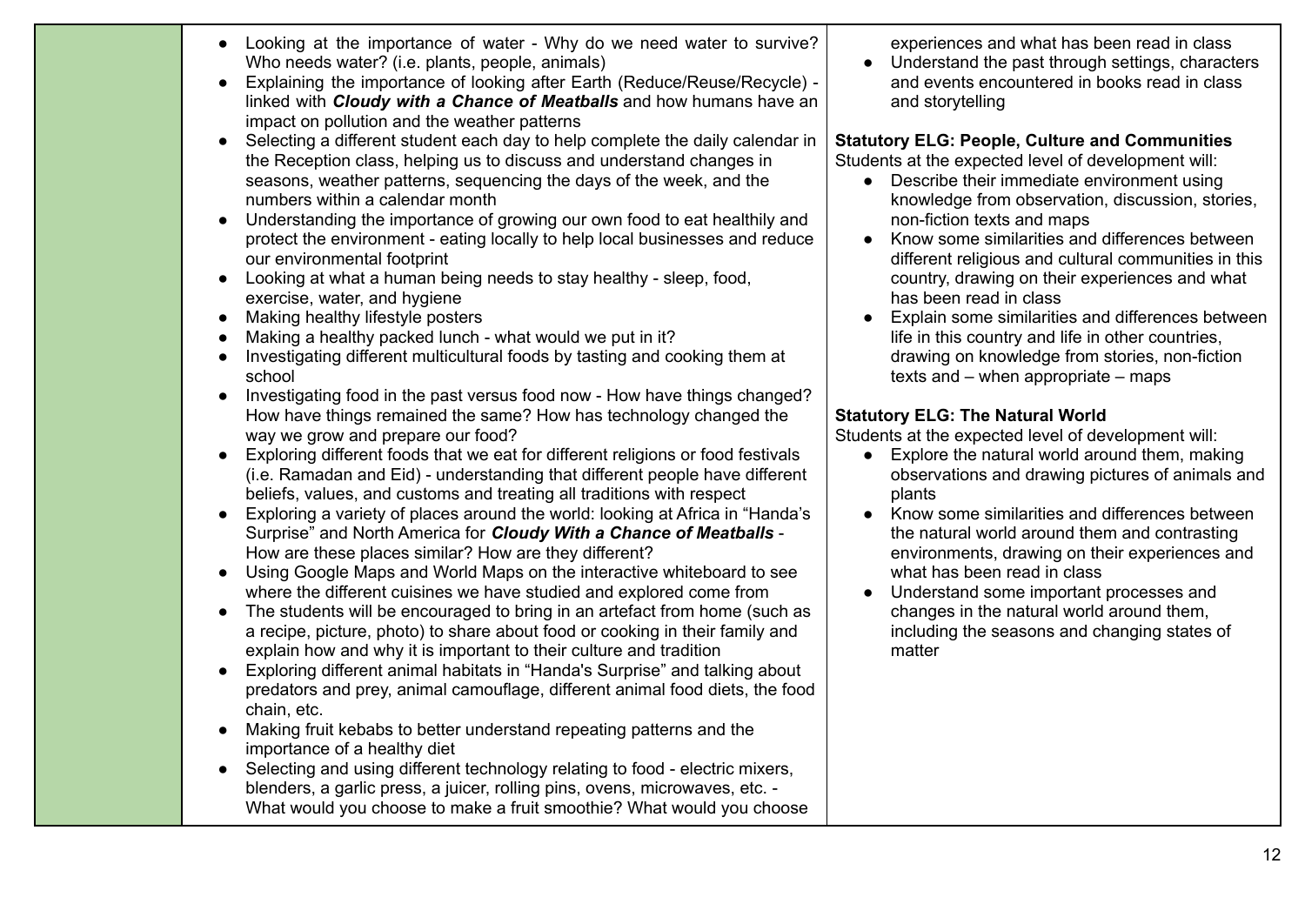|                                   | to make a pizza?<br>Using "Jack and the Beanstalk" as a story to document the growth of a bean<br>plant using the Adobe Voice app<br>Looking after our class ducklings, students will look at their lifecycle and<br>what they need to grow healthily                                                                                                                                                                                                                                                                                                                                                                                                                                                                                                                                                                                                                                                                                                                                                                                                                                                                                                                                                                                                                                                                                                                                                                                                                                                                                                                                                                                                                                                                                                                                                                                                                                                                                                                                                                                                                                                                                                                                                                                                                                                                   |                                                                                                                                                                                                                                                                                                                                                                                                                                                                                                                                                                                                                                                                                                                                                                                                            |
|-----------------------------------|-------------------------------------------------------------------------------------------------------------------------------------------------------------------------------------------------------------------------------------------------------------------------------------------------------------------------------------------------------------------------------------------------------------------------------------------------------------------------------------------------------------------------------------------------------------------------------------------------------------------------------------------------------------------------------------------------------------------------------------------------------------------------------------------------------------------------------------------------------------------------------------------------------------------------------------------------------------------------------------------------------------------------------------------------------------------------------------------------------------------------------------------------------------------------------------------------------------------------------------------------------------------------------------------------------------------------------------------------------------------------------------------------------------------------------------------------------------------------------------------------------------------------------------------------------------------------------------------------------------------------------------------------------------------------------------------------------------------------------------------------------------------------------------------------------------------------------------------------------------------------------------------------------------------------------------------------------------------------------------------------------------------------------------------------------------------------------------------------------------------------------------------------------------------------------------------------------------------------------------------------------------------------------------------------------------------------|------------------------------------------------------------------------------------------------------------------------------------------------------------------------------------------------------------------------------------------------------------------------------------------------------------------------------------------------------------------------------------------------------------------------------------------------------------------------------------------------------------------------------------------------------------------------------------------------------------------------------------------------------------------------------------------------------------------------------------------------------------------------------------------------------------|
| <b>Expressive Art</b><br>& Design | Singing different topic related songs - Old MacDonald Had a Farm, Do You<br>Like Broccoli or Ice Cream?, Spicy Salsa, Teddy Bear's Picnic, On Top of<br>Spaghetti<br>Creating models of food with the playdough and plasticine and then sorting<br>the food into different food groups - fruit and vegetables, grains, dairy, meat<br>and poultry, etc.<br>The students will be encouraged to represent their own stories and ideas<br>$\bullet$<br>through role play in the home corner and in the Learning Garden<br>Making food collages using magazine clippings and pictures<br>Using a bowl of fruit to inspire still life drawings with pastels<br>The students will be learning how to comment on and critique their own<br>artwork and the artwork of others - What went well? What would you try<br>differently next time?<br>Using potatoes, celery, onions, etc to make stamps to paint with<br>Planting and growing seeds in the Learning Garden and then making<br>predictions and recordings of what might happen next<br>The students will have access to a wide range of props and costumes in the<br>$\bullet$<br>Learning Garden that relate to different countries and foods from around the<br>world<br>Painting still life fruit bowls, looking at the work of Cezanne and how he<br>$\bullet$<br>painted still life - the attention to detail and mixing colours.<br>Using Japan and Japanese culture/cuisine as a stimulus to design our own<br>$\bullet$<br>food origami models<br>When learning about Japan, the students will learn the moves and<br>$\bullet$<br>exercises associated with Tai Chi and practice them<br>the students will learn about different Mexican songs (Spicy Salsa) and<br>$\bullet$<br>dances like the fiesta - making our own salsa and guacamole<br>The students will use different coloured strips of paper to weave baskets<br>$\bullet$<br>from "Handa's Surprise" to improve their fine motor skills<br>Experimenting with different types of seeds and beans to make our own<br>musical instruments and rainmakers - how does the sound change<br>depending on which seed or bean is used?<br>Making a 'living art' sculpture with fruit and vegetables, like transient art.<br>Students will be encouraged to capture their art and patterns with the food | <b>Statutory ELG: Creating with Materials</b><br>Students at the expected level of development will:<br>Safely use and explore a variety of materials, tools<br>and techniques, experimenting with colour, design,<br>texture, form and function<br>Share their creations, explaining the process they<br>have used<br>Make use of props and materials when role<br>playing characters in narratives and stories<br><b>Statutory ELG: Being Imaginative and Expressive</b><br>Students at the expected level of development will:<br>Invent, adapt and recount narratives and stories<br>with peers and their teacher<br>Sing a range of well-known nursery rhymes and<br>songs<br>Perform songs, rhymes, poems and stories with<br>others, and $-$ when appropriate $-$ try to move in<br>time with music |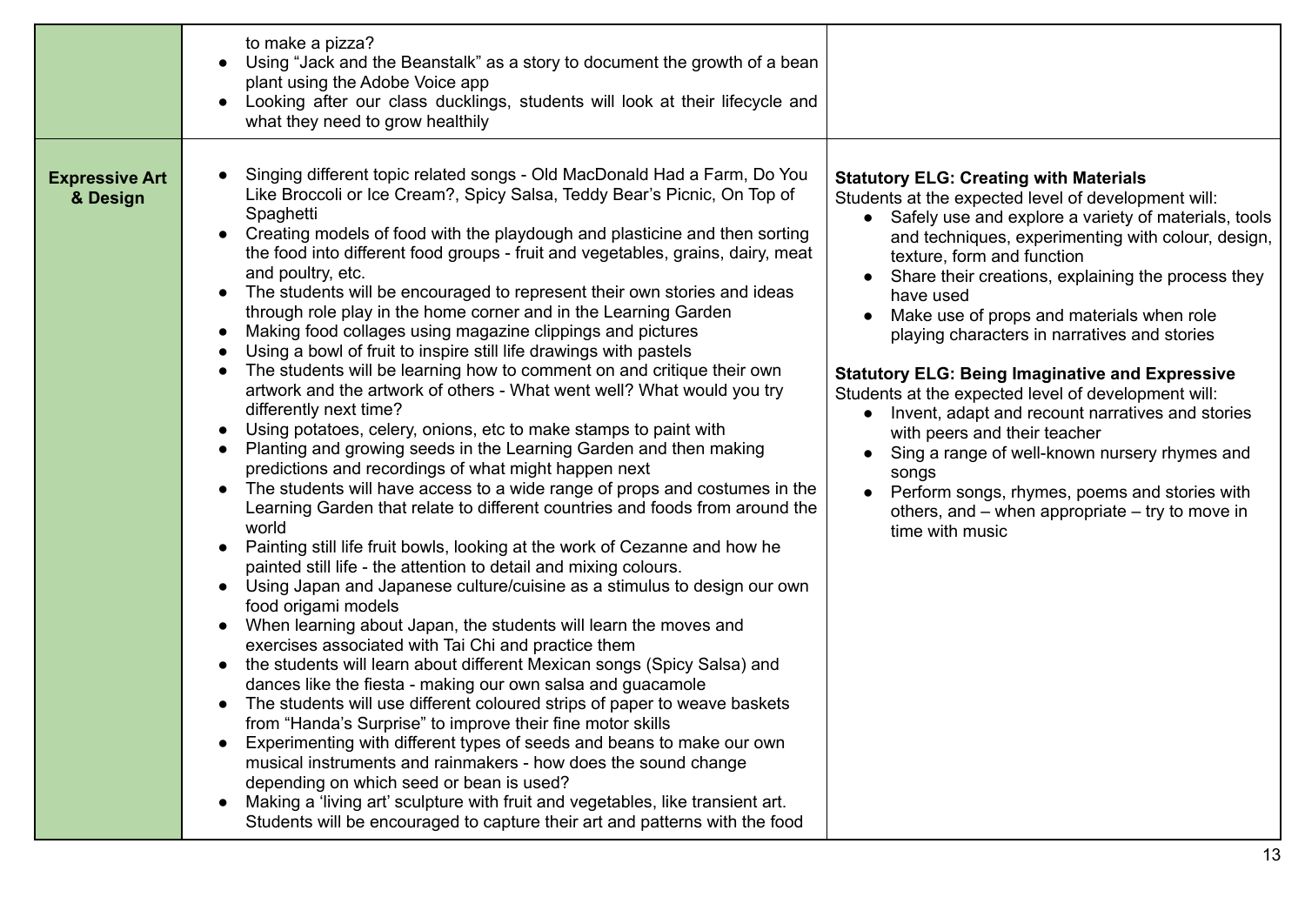**GGL Reception – Academy specific vision, ethos, Learning Model and priorities Summer 2, 2022**

## **Greenside**

**Teaching film – about, through and making film:** Each week, the Reception students will watch a new episode of "Down on the Farm '' as our hook for the week, exploring a variety of learning themes from there. The students will be encouraged to think about stereotypes of farmers, and how this TV series subverts those. The TV series will encourage the students to build a closer connection with the food they eat and better understand the journey of food from "Farm to Fork." Stemming from this, the students will engage in critical discussions about the importance of eating locally grown food and supporting local farmers and producers.

**Experiential Learning Model:** The Reception students will explore first hand the "Farm to Fork" experience as they grow, nurture, and prepare their own food. They will grow strawberries and look after them, learn about how to regrow veggies from food scraps, and to look after farm animals like our class ducklings. Our